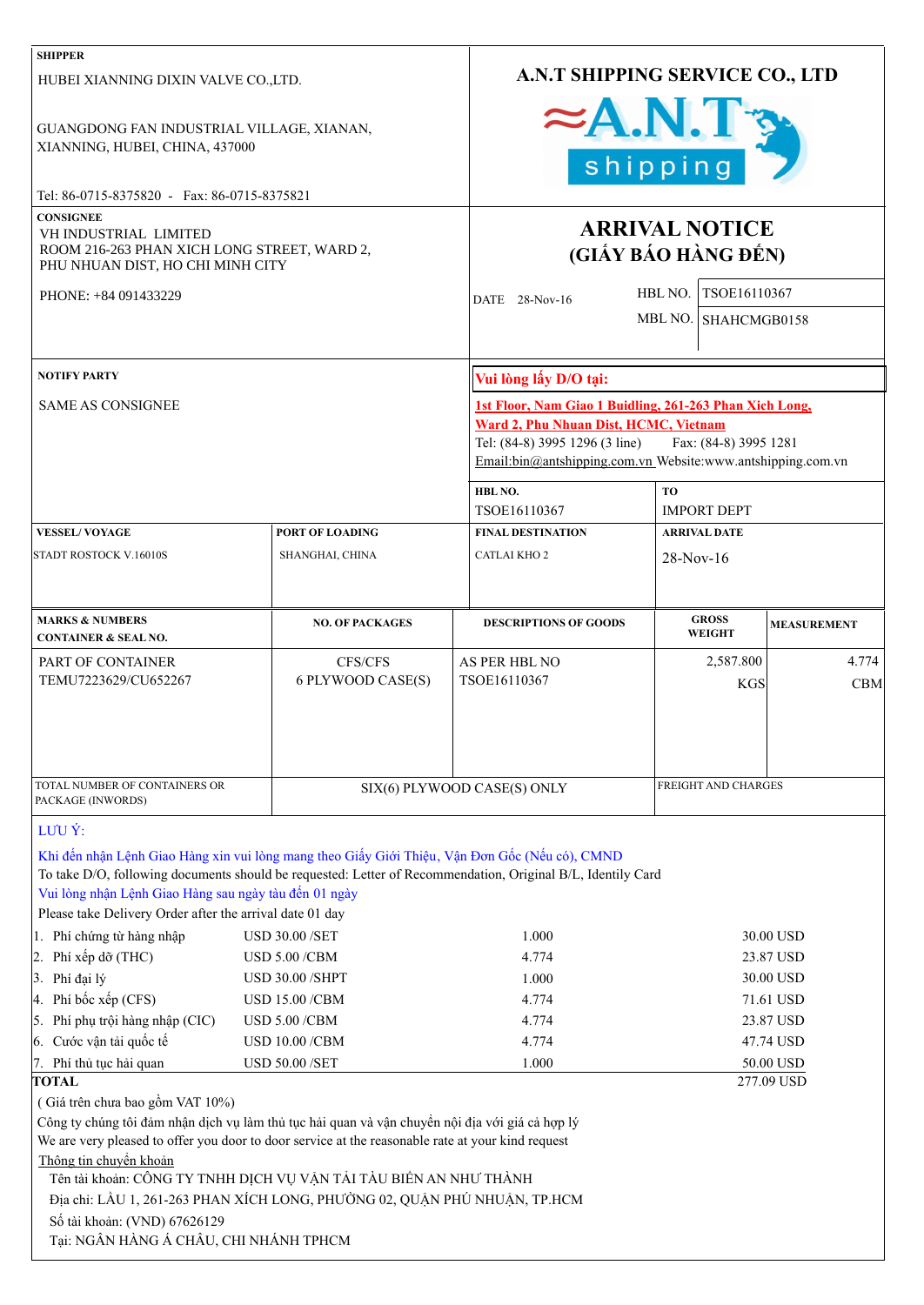|                        | <b>AREA</b>                                                                                                                       |                                                                                                                                                         | CHINA                              |                                                 |                              |                                                                                              |       |                                                          | date of invoices<br>and<br>10. Number                                                                                                                                                                | DXI16202<br>NOV. 16,2016                                                                                                                                                                                                                                                                                                                                                                                                                                             |                                                                                       |                                                                      |                                                                                                           |                                |                    |                                                                                                                   |                                                                                                                                 |                                |                             |                                                             |                             |
|------------------------|-----------------------------------------------------------------------------------------------------------------------------------|---------------------------------------------------------------------------------------------------------------------------------------------------------|------------------------------------|-------------------------------------------------|------------------------------|----------------------------------------------------------------------------------------------|-------|----------------------------------------------------------|------------------------------------------------------------------------------------------------------------------------------------------------------------------------------------------------------|----------------------------------------------------------------------------------------------------------------------------------------------------------------------------------------------------------------------------------------------------------------------------------------------------------------------------------------------------------------------------------------------------------------------------------------------------------------------|---------------------------------------------------------------------------------------|----------------------------------------------------------------------|-----------------------------------------------------------------------------------------------------------|--------------------------------|--------------------|-------------------------------------------------------------------------------------------------------------------|---------------------------------------------------------------------------------------------------------------------------------|--------------------------------|-----------------------------|-------------------------------------------------------------|-----------------------------|
|                        | <b>TARIFF</b>                                                                                                                     | and Certificate)<br>ORIGIN<br>$\overline{5}$<br>FORM E                                                                                                  | 5<br>REPUBLIC<br>(Country)         | See Overteal Notes                              |                              |                                                                                              | 未正确审核 |                                                          | or other quantity<br>and value (FOB)<br>9. Gross weight                                                                                                                                              | 20SETS<br>USD:10546.28                                                                                                                                                                                                                                                                                                                                                                                                                                               | 183ETS<br>USD:1288.58                                                                 | 14SETS<br>USD:1799.76                                                | USD: 252.28<br>4SETS                                                                                      |                                |                    | certified, on the basis of control carried out, that the<br>by the exporter is correct.                           |                                                                                                                                 |                                |                             |                                                             |                             |
|                        | ASEAN-CHINA FREE TRADE<br>PREFERENTIAL<br>NO.E164200A14320002                                                                     | (Combined Declaration<br>CERTIFICATE                                                                                                                    | THE PEOPLE'S<br>$\equiv$<br>Issued | use                                             | Preferential Treatment Given | Preferential Treatment Not Given (Please state reason/s)<br>ification:www.chinaorigin.       |       | Signature of Authorised Signatory of the Importing Party | 8. Origin criterion<br>(see notes<br>overleaf)<br>(see                                                                                                                                               | ~0‰                                                                                                                                                                                                                                                                                                                                                                                                                                                                  | ~0‰                                                                                   | $\sim$ OM $_{\sim}$                                                  | $\omega_{\rm{dM}_{\rm{av}}}$                                                                              |                                |                    | It is hereby<br>declaration                                                                                       |                                                                                                                                 |                                |                             | Place and date, signature and Stamp of Certifying Authority |                             |
| <b>ORIGINAL</b>        | Reference                                                                                                                         |                                                                                                                                                         |                                    | 4.For official                                  | $\Box$                       | Π                                                                                            |       |                                                          | description<br>where                                                                                                                                                                                 |                                                                                                                                                                                                                                                                                                                                                                                                                                                                      |                                                                                       |                                                                      |                                                                                                           |                                | 12.Certificate     |                                                                                                                   |                                                                                                                                 |                                |                             |                                                             |                             |
| 当前背景图有本质志商标的特征态流传话信息清单 |                                                                                                                                   | address, country)<br><b>CITY</b><br>NINH<br>STREET,<br>name,<br>CHI                                                                                     |                                    | far as known)<br>23, 2016<br>8                  | STADT ROSTOCK 16010S         | FROM SHANGHAI CHINA TO HOCHIMINH(CAT LAI) VIET NAM<br>BY SEA<br>HOCHIMINH (CAT LAI) VIET NAM |       |                                                          | 7. Number and type of packages, design of goods (including quantity where<br>of goods (including quantity where<br>appropriate and HS number of the<br>e and H <sup>e</sup><br>Country)<br>importing | DM100, DM125, DM200, DM250, DM300, DM500, JIS1<br>CODE: 8481.80<br><b>VALVE</b><br>BUTTERFLY<br>H.S.<br>¥                                                                                                                                                                                                                                                                                                                                                            | DN25, DN50, DN65, DN80, DN100, PN16<br>8481.80<br><b>GLOBE VALVE</b><br>CODE:<br>H.S. | GATE VALVE<br>DN25, DN50, DN100, DN200, PN16<br>H. S. CODE: 8481. 80 | H.S. CODE: 8481.80<br>TOTAL: SIX (6) FLYWOOD CASES<br>DNZ5, DN100, PN16<br>H.S. CODE: 8481<br>CHECK VALVE | ××<br>***<br>***<br>***<br>*** |                    | hereby declares that the above details and<br>statements are correct;that all the goods were produced in<br>CHINA | (Country)<br>comply with the origin requirements specified for<br>in the Rules of Origin for the ACFTA for the<br>d to VIET NAM | (importing country)            | of authorized Signatory     | Third Party Invoicing<br>Exhibition<br>$\Box$<br>Ω          |                             |
|                        | HUBEI XIANNING DI XIN VALVE CO., LTD.<br>GUANGDONG FAN INDUSTRIAL<br>VILLAGE, XIANAN, XIANNING, HUBEI, CHINA<br>address, country) | $5-263$ PHAN XICH LONG<br>PHU NHUAN DIST, HO (<br>2. Products consigned to (Consignee's<br>LIMITED<br>VH INDUSTRIAL<br>ROOM 216-263 P<br>WARD 2, PHU NH | +84 091433229                      | 3. Means of transport and route<br>NOV.<br>date | Aircraft etc.<br>name        |                                                                                              |       |                                                          | 6. Marks and<br>packages                                                                                                                                                                             | $\begin{array}{ll} \texttt{AFLLED} \\ \texttt{TCMTCAL} \\ \texttt{DC}, \texttt{LD}, \\ \texttt{D1}, \texttt{ID}, \\ \texttt{D2}, \texttt{ID}, \\ \texttt{D1}, \texttt{B2}, \\ \texttt{D2}, \\ \texttt{D3}, \\ \texttt{D4}, \\ \texttt{D5}, \\ \texttt{D6}, \\ \texttt{D7}, \\ \texttt{D4}, \\ \texttt{D5}, \\ \texttt{D6}, \\ \texttt{D7}, \\ \texttt{D8}, \\ \texttt{D9}, \\ \texttt{D1}, \\ \texttt{D1}, \\ \texttt{D2}, \\ \texttt{D1}, \\ \texttt{D2}, \\ \text$ |                                                                                       |                                                                      |                                                                                                           |                                | the exporter<br>χã | The undersigned                                                                                                   | these products in th<br>products exported to<br>and that they                                                                   | 22, 2016<br>Hubei, China, NOV. | sinature<br>Place and date, | <b>Issued Retroactively</b>                                 | <b>Movement Certificate</b> |
|                        |                                                                                                                                   |                                                                                                                                                         | PHONE:                             | Departure                                       | Vessel's                     | Port of discharge                                                                            |       |                                                          | number<br>5. ltem                                                                                                                                                                                    | $\overline{\phantom{a}}$                                                                                                                                                                                                                                                                                                                                                                                                                                             | $\sim$                                                                                | S                                                                    | $\Delta_{\rm h}$                                                                                          |                                | 11.Declaration     |                                                                                                                   |                                                                                                                                 |                                |                             | C<br>55                                                     | $\Box$                      |
|                        |                                                                                                                                   |                                                                                                                                                         |                                    |                                                 |                              |                                                                                              |       |                                                          |                                                                                                                                                                                                      |                                                                                                                                                                                                                                                                                                                                                                                                                                                                      |                                                                                       |                                                                      |                                                                                                           |                                |                    |                                                                                                                   |                                                                                                                                 |                                |                             |                                                             |                             |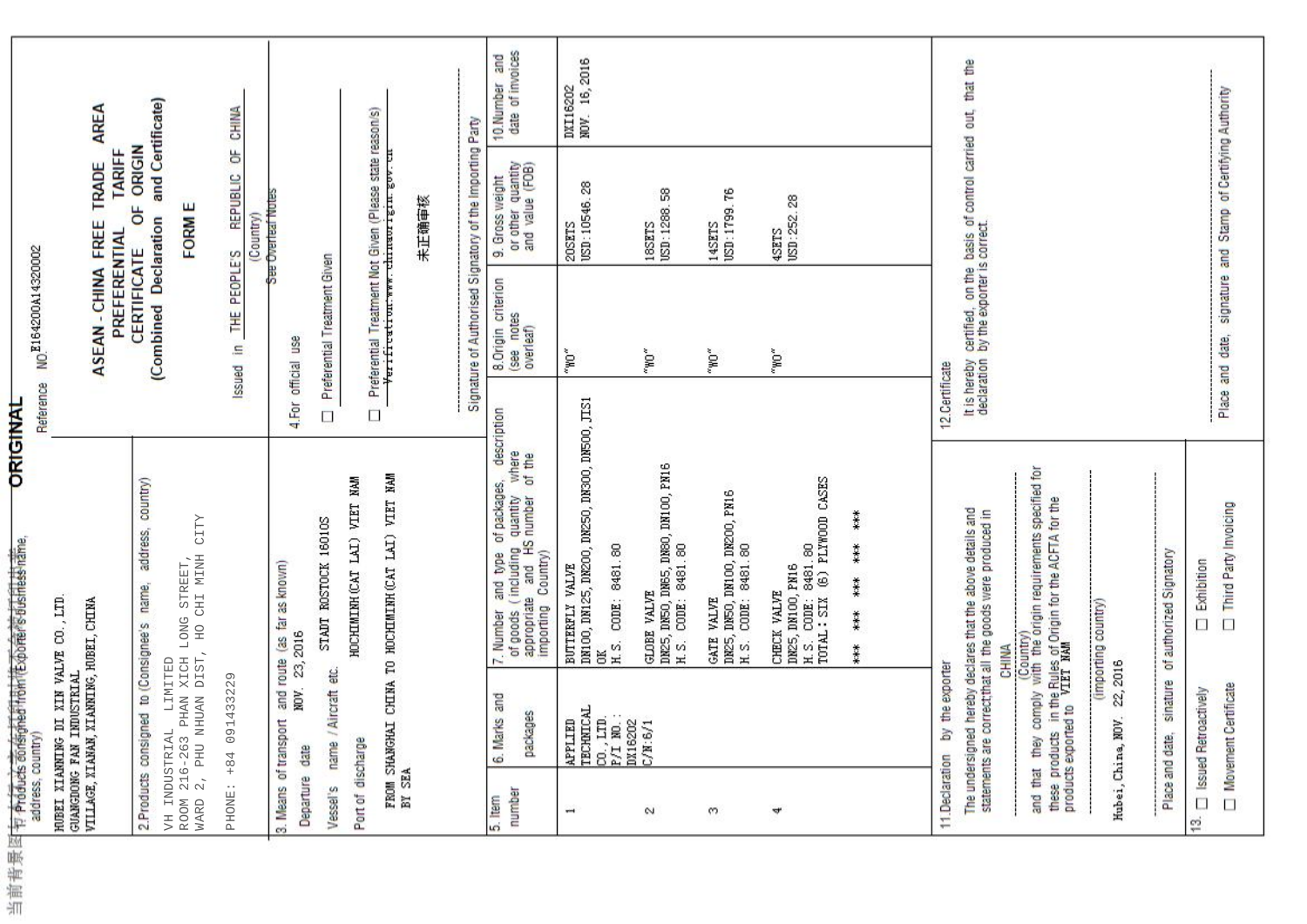# **Commercial Invoice**

To buyer :<br>VH INDUSTRIAL LIMITED THE STATE SERIES TO HUBE STATE STATE STATE OF THE STATE STATE OF THE STATE STATE OF THE<br>Hubei Xianning Di Xin Va Address:OOM 216-263 PHAN XICH LONG STREET, WARD 2 Address: Guang Dong Fan Industrial Village, Xianan,<br>PHU NHUAN DIST, HO CHI MINH CITY And Translang, Aubei, China, 437000 , PHU NHUAN DIST, HO CHI MINH CITY<br>Contact: Mr. RYAN Phone: +84 091433229 Phone:+86-0715-8375820

Hubei Xianning Di Xin Valve Co.,Ltd.<br>Address: Guang Dong Fan Industrial Village, Xianan, Contact: Mr Roger Chen Fax:+86-0715-8375821 Mob:+86-188732833240

Contact No.: S08.VATEC Invoice No.:DXI16202 Date:2016-11-16

## DESCRIPTION OF GOODS, QUANTITY, UNIT WEIGHT, SIZE:

| NO.                     | <b>Description</b>                            | Quantity       | <b>Unit price</b> | <b>Amount price</b> | <b>Mark</b> |
|-------------------------|-----------------------------------------------|----------------|-------------------|---------------------|-------------|
| $\mathbf{1}$            | <b>Butterfly valve</b><br><b>DN250,JIS10K</b> | $\overline{a}$ | \$260,04          | \$520,08            |             |
| $\sqrt{2}$              | <b>Butterfly valve</b><br><b>DN300,JIS10K</b> | $\overline{2}$ | \$329,91          | \$659,82            |             |
| $\sqrt{3}$              | <b>Butterfly valve</b><br><b>DN500,JIS10K</b> | $\overline{4}$ | \$2.095,88        | \$8.383,52          |             |
| $\overline{\mathbf{4}}$ | <b>Butterfly valve</b><br>DN100, JIS10K       | 8              | \$64,40           | \$515,20            |             |
| 5                       | <b>Butterfly valve</b><br><b>DN125,JIS10K</b> | $\overline{2}$ | \$81,50           | \$163,00            |             |
| $\,6\,$                 | <b>Butterfly valve</b><br><b>DN200,JIS10K</b> | $\overline{2}$ | \$152,33          | \$304,66            |             |
| $\overline{7}$          | Globe valve<br>DN100, PN16                    | 4              | \$116,44          | \$465,76            |             |
| $\,8\,$                 | Globe valve<br><b>DN65, PN16</b>              | $\overline{4}$ | \$75,68           | \$302,72            |             |
| $\boldsymbol{9}$        | Gate valve<br>DN100, PN16                     | 4              | \$122,26          | \$489,04            |             |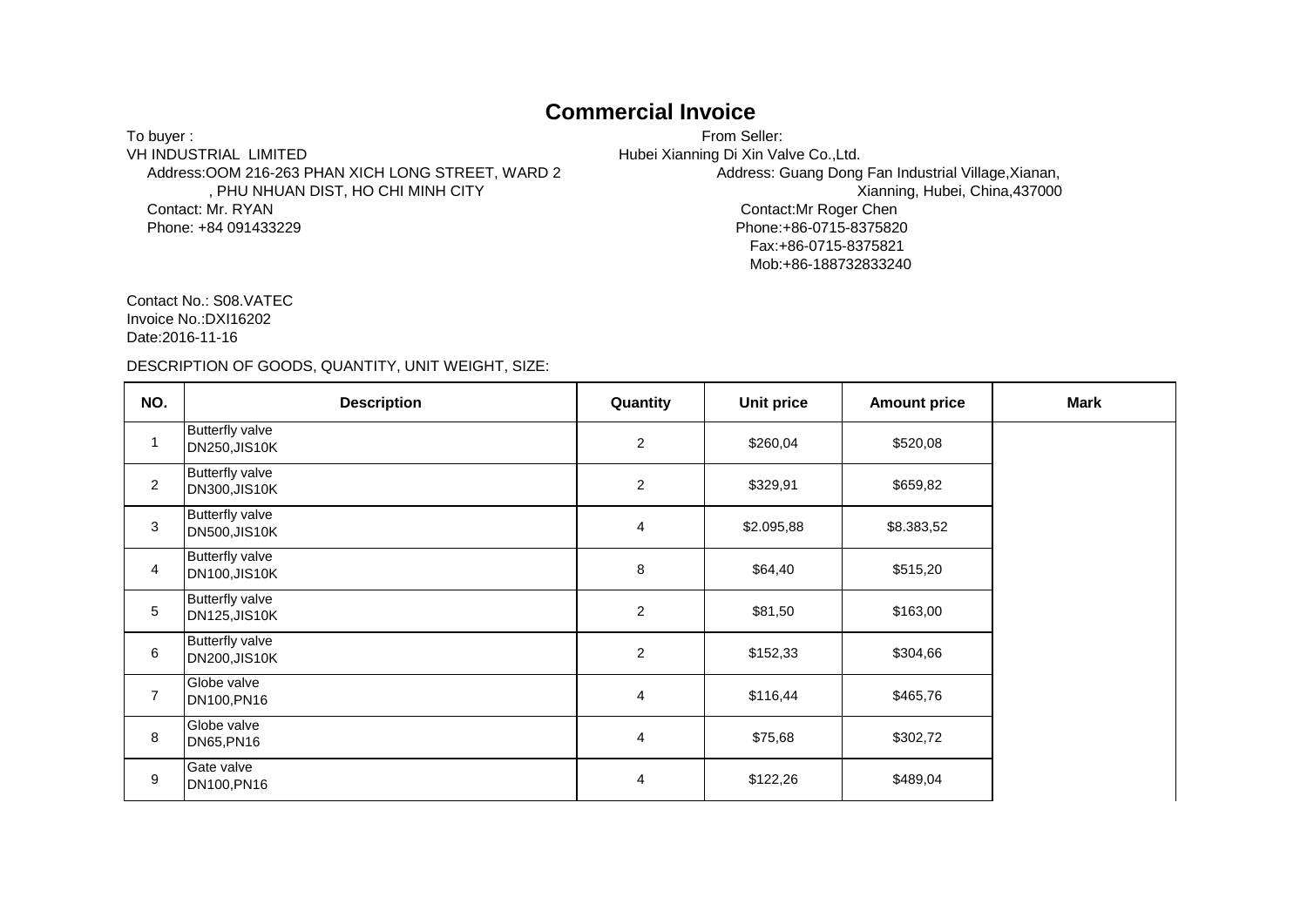| 10           | <b>Check Valve</b><br>DN100, PN16 | $\overline{2}$ | \$100,91 | \$201,82    | Applied Technical Co., Ltd.<br>P/I NO.:DX16202 |
|--------------|-----------------------------------|----------------|----------|-------------|------------------------------------------------|
| 11           | Globe valve<br>DN80, PN16         | $\overline{2}$ | \$97,03  | \$194,06    | C/N:6/1                                        |
| 12           | Gate valve<br>DN200, PN16         | $\overline{2}$ | \$310,50 | \$621,00    |                                                |
| 13           | Gate valve<br>DN50, PN16          | $\overline{4}$ | \$128,80 | \$515,20    |                                                |
| 14           | Check Valve<br>DN25, PN16         | $\overline{2}$ | \$25,23  | \$50,46     |                                                |
| 15           | Globe valve<br>DN50, PN16         | $\overline{4}$ | \$54,34  | \$217,36    |                                                |
| 16           | Globe valve<br>DN25, PN16         | $\overline{4}$ | \$27,17  | \$108,68    |                                                |
| 17           | Gate valve<br>DN50, PN16          | $\overline{2}$ | \$60,16  | \$120,32    |                                                |
| 18           | Gate valve<br>DN25, PN16          | $\overline{2}$ | \$27,10  | \$54,20     |                                                |
| <b>Total</b> |                                   | 56             |          | \$13.886,90 |                                                |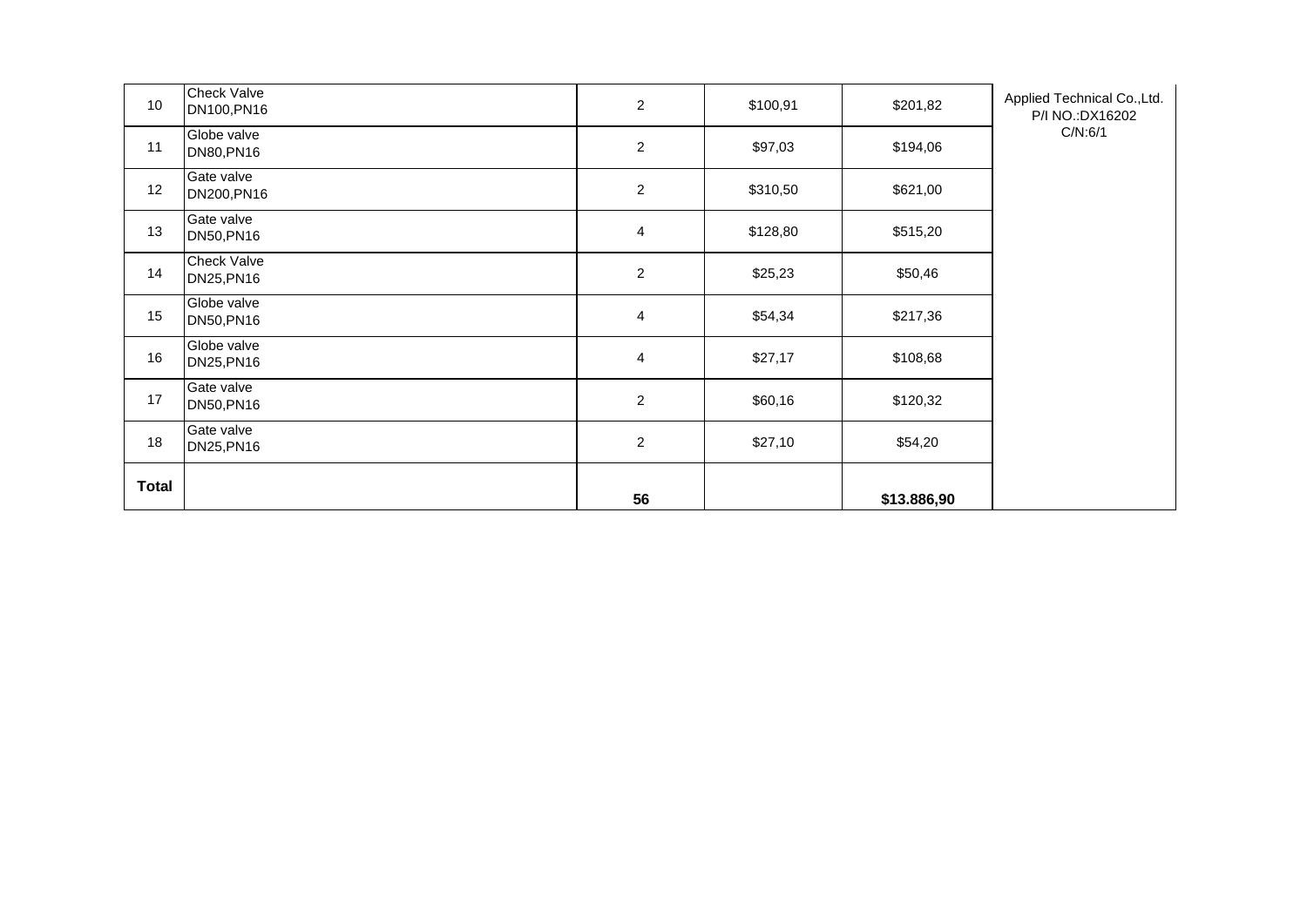## **Packing List**

To buyer : From Seller:<br>
VH INDUSTRIAL LIMITED THE STATE SERVER THE SERVER THE STATE STATE OF SCIENCE THE STATE OF SCIENCE STATE OF SC<br>
Hubei Xianning Di Xin Values , PHU NHUAN DIST, HO CHI MINH CITY<br>Contact: Mr. RYAN Contact: Mr. RYAN Contact:Mr Roger Chen

Hubei Xianning Di Xin Valve Co.,Ltd.<br>Address: Guang Dong Fan Industrial Village, Xianan, Address:OOM 216-263 PHAN XICH LONG STREET, WARD 2<br>Address: Guang Dong Fan Industrial Village, Xianan,<br>Xianning, Hubei, China, 437000 , PHU NHUAN DIST, HO CHI MINH CITY Phone: +84 091433229 Phone:+86-0715-8375820 Fax:+86-0715-8375821 Mob:+86-188732833240

DESCRIPTION OF GOODS, QUANTITY, UNIT WEIGHT, SIZE: Contact No.: S08.VATEC P.I No.:DX16202 Date:2016-11-16

| Case NO.     | Item           | Product                                       | <b>Total sets</b> | <b>Unit Net</b><br>Weight(kg) | <b>Total Net Weight</b><br>(KG) | <b>Total Gross</b><br>weight<br>(KG) | Size(cm)      | Total<br>Volumn(CBM) | Mark                                                          |
|--------------|----------------|-----------------------------------------------|-------------------|-------------------------------|---------------------------------|--------------------------------------|---------------|----------------------|---------------------------------------------------------------|
| #1           | $\mathbf{1}$   | <b>Butterfly valve</b><br><b>DN250,JIS10K</b> | $\overline{2}$    | 50                            | 100                             | 275                                  | 92*70*58      | 0,373                |                                                               |
|              | $\overline{2}$ | <b>Butterfly valve</b><br><b>DN300,JIS10K</b> | $\overline{2}$    | 76                            | 152                             |                                      |               |                      |                                                               |
| #2           | 3              | <b>Butterfly valve</b><br><b>DN500,JIS10K</b> | $\overline{2}$    | 205                           | 410                             | 498                                  | 174*69*82     | 0,984                |                                                               |
| #3           | $\overline{4}$ | <b>Butterfly valve</b><br><b>DN500,JIS10K</b> | $\overline{2}$    | 205                           | 410                             | 498                                  | 174*69*82     | 0,984                |                                                               |
|              | 5              | <b>Butterfly valve</b><br><b>DN100,JIS10K</b> | 8                 | 8                             | 64                              |                                      |               |                      |                                                               |
| #4           | 6              | <b>Butterfly valve</b><br><b>DN125,JIS10K</b> | $\overline{2}$    | 9,5                           | 19                              | 145                                  | 70*50*60      | 0,210                |                                                               |
|              | $\overline{7}$ | <b>Butterfly valve</b><br><b>DN200,JIS10K</b> | $\overline{2}$    | 15,5                          | 31                              |                                      |               |                      |                                                               |
|              | 8              | Globe valve<br>DN100, PN16                    | $\overline{4}$    | 41                            | 164                             |                                      |               |                      |                                                               |
|              | 9              | Globe valve<br>DN65, PN16                     | $\overline{4}$    | 25                            | 100                             |                                      |               |                      | Applied Technical<br>Co., Ltd.<br>P/I NO.: DX16201<br>C/N:6/1 |
| #5           | 10             | Gate valve<br>DN100, PN16                     | $\overline{4}$    | 46                            | 184                             | 625                                  | 1140*1030*960 | 1,127                |                                                               |
|              | 11             | Check Valve<br>DN100, PN16                    | 2                 | 19                            | 38                              |                                      |               |                      |                                                               |
|              | 12             | Globe valve<br>DN80, PN16                     | $\overline{2}$    | 32                            | 64                              |                                      |               |                      |                                                               |
|              | 13             | Gate valve<br>DN200, PN16                     | $\overline{2}$    | 125                           | 250                             |                                      |               |                      |                                                               |
|              | 14             | Gate valve<br>DN50, PN16                      | $\overline{4}$    | 20                            | 80                              |                                      |               |                      |                                                               |
|              | 15             | Check Valve<br>DN25, PN16                     | $\overline{2}$    | 5,5                           | 11                              |                                      |               |                      |                                                               |
| #6           | 16             | Globe valve<br>DN50, PN16                     | $\overline{4}$    | 17                            | 68                              | 546,8                                | 1050*900*1160 | 1,096                |                                                               |
|              | 17             | Globe valve<br>DN25, PN16                     | $\overline{4}$    | 6,3                           | 25,2                            |                                      |               |                      |                                                               |
|              | 18             | Gate valve<br>DN50, PN16                      | $\overline{2}$    | 20                            | 40                              |                                      |               |                      |                                                               |
|              | 19             | Gate valve<br>DN25, PN16                      | $\overline{2}$    | 6,3                           | 12,6                            |                                      |               |                      |                                                               |
| <b>Total</b> |                |                                               | 56                |                               | 2222,8                          | 2587,8                               |               | 4,774                |                                                               |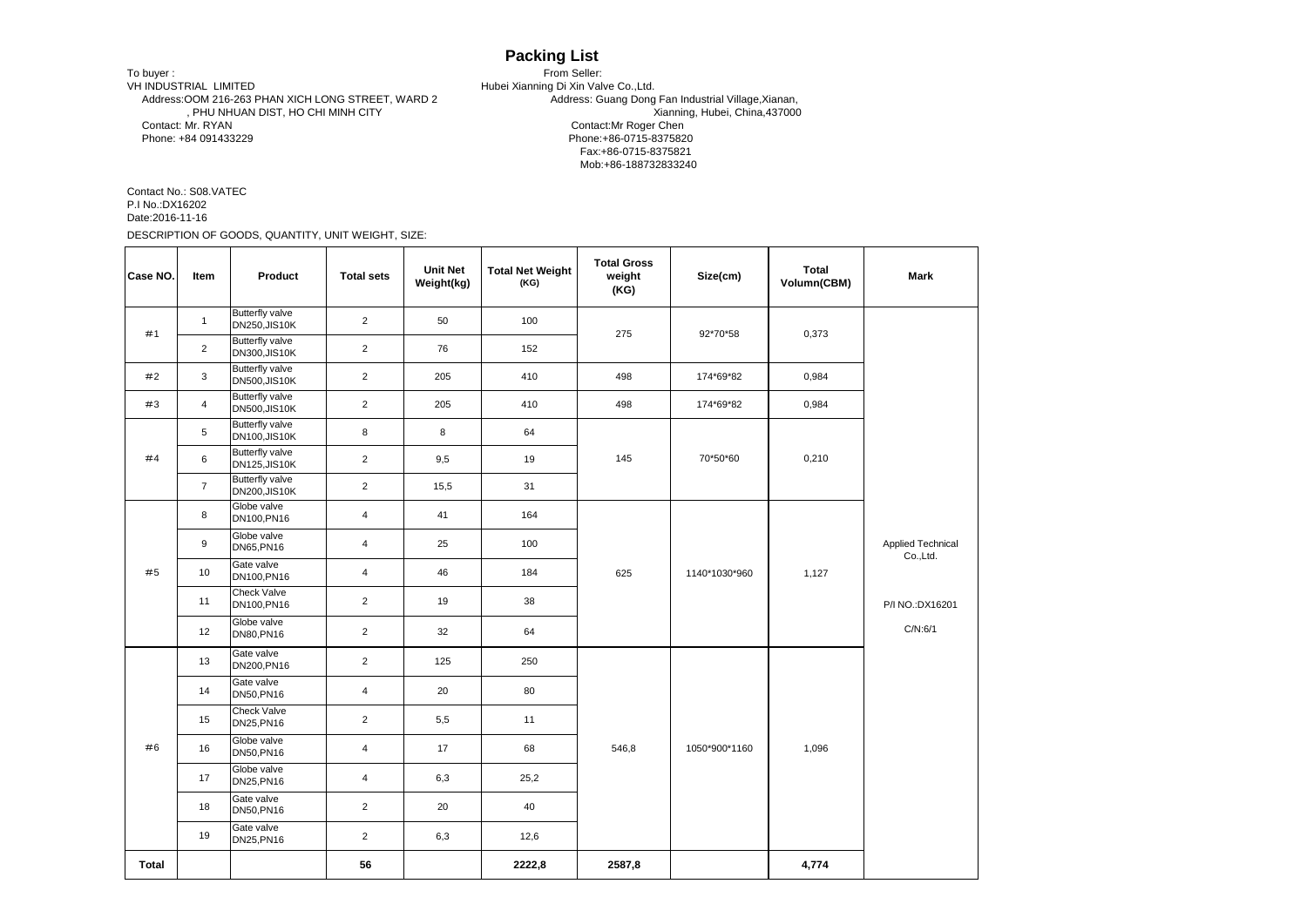#### **Shipper**

### **HUBEI XIANNING DIXIN VALVE CO.,LTD. ADDRESS: GUANG DONG FAN INDUSTRIAL VILLAGE,XIANAN, XIANNING, HUBEI, CHINA,437000 CONTACT:MR ROGER CHEN MOB:188732833240**

### **Consignee**

**VH INDUSTRIAL LIMITED ROOM 216-263 PHAN XICH LONG STREET, WARD 2, PHU NHUAN DIST, HO CHI MINH CITY PHONE: +84 091433229**

#### Notify party

Pre-Carriage by

#### **SAME AS CONSIGNEE**



BILL OF LADING

RECEIVED in apparent good order and condition except as otherwise noted the total number of Container or Packages or units enumerated below for transportation from the place for receipt to the place of delivery subject to the terms hereof. One of the original Bill of Lading must be surrendered duly endorsed in exchange for Goods or Delivery Order. On presentation of this document (duly endorsed) to the Carrier by or on behalf of the Holder, the rights and liabilities arising in accordance with the terms hereof shall (without prejudice to any rule of common law or statue rendering them binding on the Merchant) become binding in all respects between the Carrier and the Holder as though the contract evidenced hereby had been made between them.

IN WITNESS whereof the number of original Bills of Lading stated below have been signed, one of which being accomplished, the other(s) to be void

| Vessel & Voy No.                                                                                                                                                |                                 |                          | Port of loading                                                                                                                        |                        |     |                                                     |                                            |            |                    |  |
|-----------------------------------------------------------------------------------------------------------------------------------------------------------------|---------------------------------|--------------------------|----------------------------------------------------------------------------------------------------------------------------------------|------------------------|-----|-----------------------------------------------------|--------------------------------------------|------------|--------------------|--|
| STADT ROSTOCK 16010S                                                                                                                                            |                                 |                          | <b>SHANGHAI</b>                                                                                                                        |                        |     | SEE TERMS ON REVERSE                                |                                            |            |                    |  |
| Port of Discharge                                                                                                                                               |                                 |                          | Place of Delivery                                                                                                                      |                        |     | Final Destination(of the Merchant's reference only) |                                            |            |                    |  |
| <b>HOCHIMINH(CAT LAI)</b>                                                                                                                                       |                                 |                          | <b>HOCHIMINH(CAT LAI)</b>                                                                                                              |                        |     |                                                     |                                            |            |                    |  |
| <b>Container No.&amp;Seal No.</b><br><b>Number of Packages</b><br>Mark&Numbers                                                                                  |                                 |                          | <b>Description of Goods &amp; Packages.</b>                                                                                            |                        |     |                                                     | <b>Gross Weight</b>                        |            | <b>Measurement</b> |  |
| <b>APPLIED</b><br><b>TECHNICAL</b><br>CO.,LTD.<br><b>P/I NO.:DX16201</b><br>C/N:6/1                                                                             |                                 | 6 PLYWOO<br>D<br>CASE(S) | <b>BUTTERFLY VALVE</b><br><b>GATE VALVE</b><br><b>GLOBE VALVE</b><br><b>CHECK VALVE</b><br><b>CFS TO CFS</b><br><b>FREIGHT COLLECT</b> |                        |     |                                                     | 2587,80                                    | <b>KGS</b> | 4,774 CBM          |  |
| Total No. of Containers or<br>Packages(in words)                                                                                                                |                                 |                          | SAY SIX(6) PLYWOOD CASE(S) ONLY                                                                                                        |                        |     |                                                     |                                            |            |                    |  |
| Freight and Charges<br><b>DESTINATIONAGENT</b>                                                                                                                  |                                 | Revenue                  |                                                                                                                                        | Rate                   | Per | Prepaid                                             |                                            |            | Collect            |  |
| A.N.T SHIPPING SERVICE CO.,<br>LTD<br>1ST FLR, 261-263 PHAN XICH<br>LONG, WARD 2, PHU NHUAN<br>DIST, HCMC, VIETNAM<br>TEL: (84-8) 3995 1296<br>(84-8) 3995 1281 | FAX:                            |                          |                                                                                                                                        |                        |     |                                                     |                                            |            |                    |  |
| Ex. Rate                                                                                                                                                        | Prepaid at                      |                          | Payable at                                                                                                                             |                        |     |                                                     | Place and date of issue<br><b>SHANGHAI</b> |            |                    |  |
|                                                                                                                                                                 | Total prepaid in local currency |                          |                                                                                                                                        | No. of Original B(s)/L |     |                                                     |                                            |            |                    |  |
|                                                                                                                                                                 |                                 |                          | <b>THREE</b>                                                                                                                           |                        |     |                                                     |                                            |            |                    |  |

Place of receipt

**Laden on board the vessle**

 $Bv$